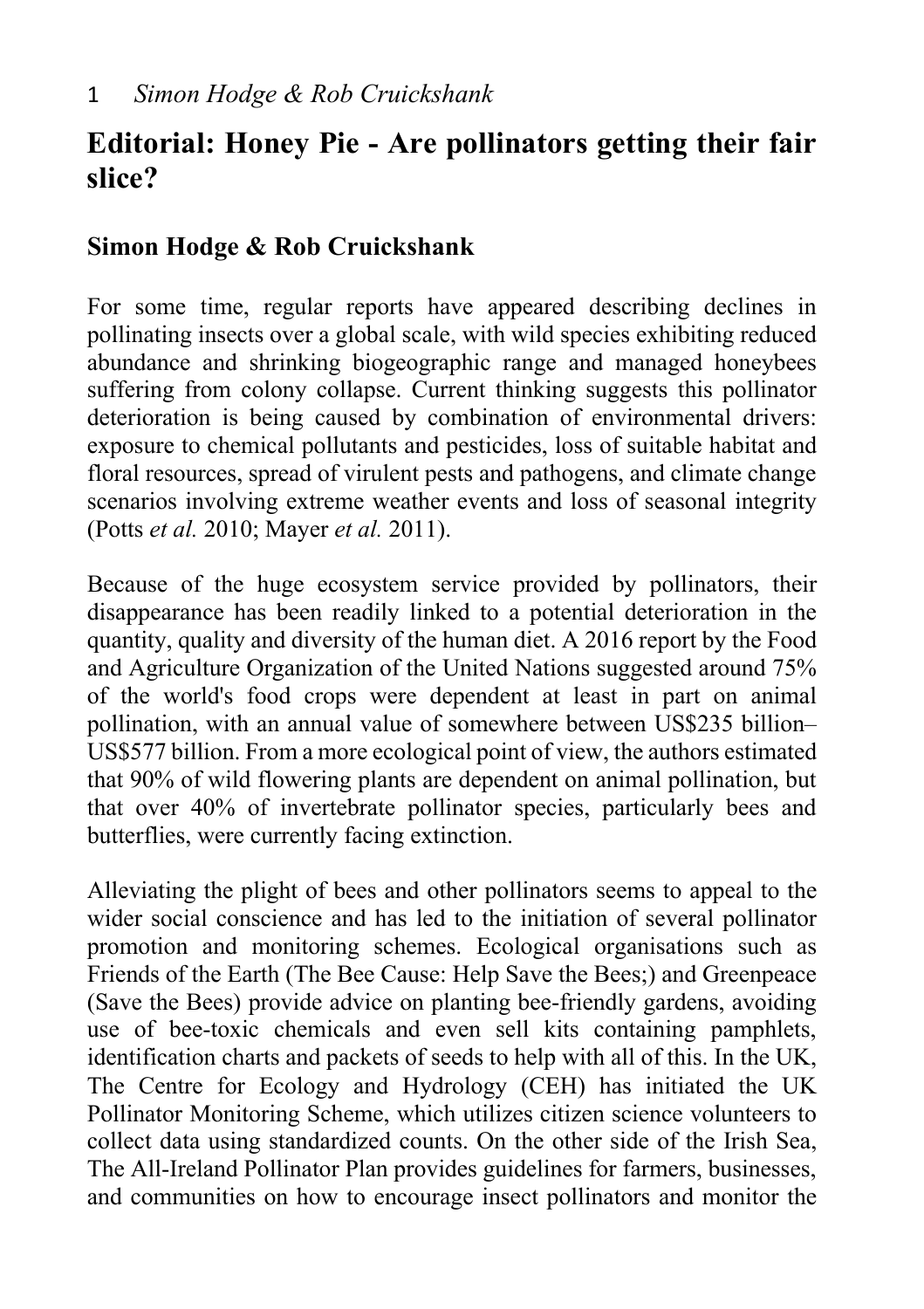## *The Weta 53: 1-6* 2

results of planting initiatives. In New Zealand, Landcare Research/ Manaaki Whenua have a series of web pages dedicated to the Community Pollination Project, with information on the groups of insects that visit flowers in NZ, and guidance and suggestions for study projects for the general public, schools, and scientists.

The concern felt for pollinators and the services they provide has reached policy makers and associated government departments, which has led in turn to some considerable funding schemes for scientific research. For example, as part of the EU Horizon 2020 program,  $\epsilon$ 9 million has been awarded to the PoshBee program ("Pan-European Assessment, Monitoring and Mitigation of Stressors on the Health of Bees") which involves scientists, beekeepers, farmers, and government agencies from 42 institutions in 14 European countries. PoshBee plans to carry out a series of laboratory and semi-field experiments, in addition to an 8 country/ 128 site field study, measuring multiple response variables (e.g. bee pathogens and pests, larval development, colony strength, bee proteomics) and multiple explanatory factors (e.g. habitat complexity, floral resources, nutrient content of pollen, chemical contamination) to examine how exposure to multiple hazards effects the 'health' and performance of honeybees, bumblebees and solitary mason bees.

In New Zealand, insect pollinators have been widely researched due to their importance to the horticultural sector, the use of clover as animal forage and the multimillion-dollar mānuka honey industry (Newstrom-Lloyd 2013). Thus, it was pleasing to see in the recent New Zealand Entomological Society Newsletter (December 2017) that two new projects on bee ecology and behaviour have received substantial funding. Lisa Evans of Plant and Food Research has been awarded a Marsden Fund Fast-Start grant for research into how bumblebee learning behaviour is influenced by floral diversity and environmental stability. This work is timely, as studies have shown that exposure to agrichemicals can detrimentally affect learning behaviour of bees (Stanley *et al.* 2015), but that bees may not avoid floral resources or diets where these chemicals occur (Kessler *et al.* 2015). Steve Wratten at Lincoln University has been awarded a James Cook Research Fellowship to examine how honeybee nutrition is related to bee health and performance. By examining the mineral composition of different pollens consumed by honeybees, it is planned to develop a bee supplement containing a balanced mix of minerals that will promote bee health.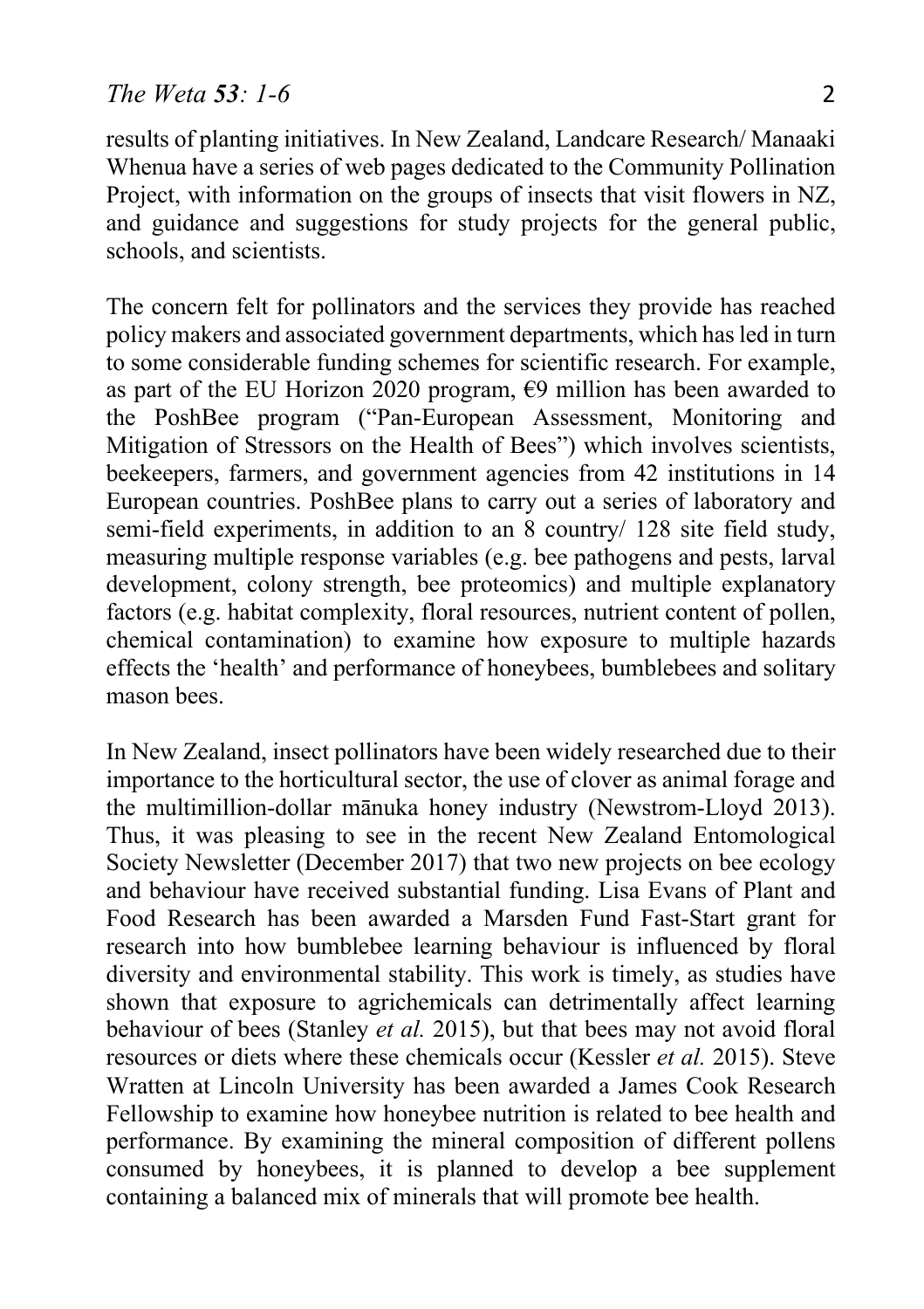When it comes to pollinators, people clearly have their favourites (e.g. Sumner *et al.* 2018) and the two new studies described above, like many in New Zealand, are focussed on the performance of non-native pollinators, primarily bees in the genera *Apis* and *Bombus*, which reflects the agricultural basis of the research and the importance of these species in terms of food production (e.g. Howlett *et al.* 2018). Of course, pollination is important to wild plants as well as those supplying food to humans and domestic animals, and there are many other groups of insects, both native and exotic, that are responsible for pollination services (e.g. Rader *et al.* 2016). These issues are also being addressed in a New Zealand context: for example, Buxton et al. (2018) reported on the role of New Zealand moths as pollinators and Stavert *et al.* (2018) described how Diptera can maintain pollination levels in situations where native New Zealand pollinators are in decline.

Other recent New Zealand work has focussed on the ecology of wild rather than managed pollinators, both in terms of detailed studies of ecology and foraging behaviour (e.g. Hart 2016; Bennett *et al.* 2018) and the responses of pollinators to landscape features such as field boundaries (Macdonald *et al.* 2018). The latter study demonstrated that conservation initiatives involving the planting of native New Zealand species along field margins could increase the numbers of native bee species in otherwise functional pasture-based farmland. Similar work is described by Curtis *et al.* (2019) where plantings of native species in the corners of dairy paddocks also increased numbers of native bees (as well as honeybees).

The use of floral subsides in and around field crops or horticultural land in order to attract and maintain pollinators is a well-established method (e.g. Sprague *et al.* 2016). In terms of wider species conservation, however, seemingly well-meaning initiatives to attract and promote the success honeybees can have contradictory results for other pollinator species (Geldmann & Gonzalez-Varo 2018). Increases in the density or abundance of exotic honeybees can lead to declines in native pollinator species and interfere with pollination networks involving native plants and insects (Donovan 1980; Lindström *et al.* 2016). The vast quantities of mānuka and 'bush' honey produced every year by honeybees in New Zealand suggests that pollination of these native plant species is now performed primarily by this exotic bee species. One wonders what the effect of this 'pollination domination' has been on the native insect species that presumably pollinated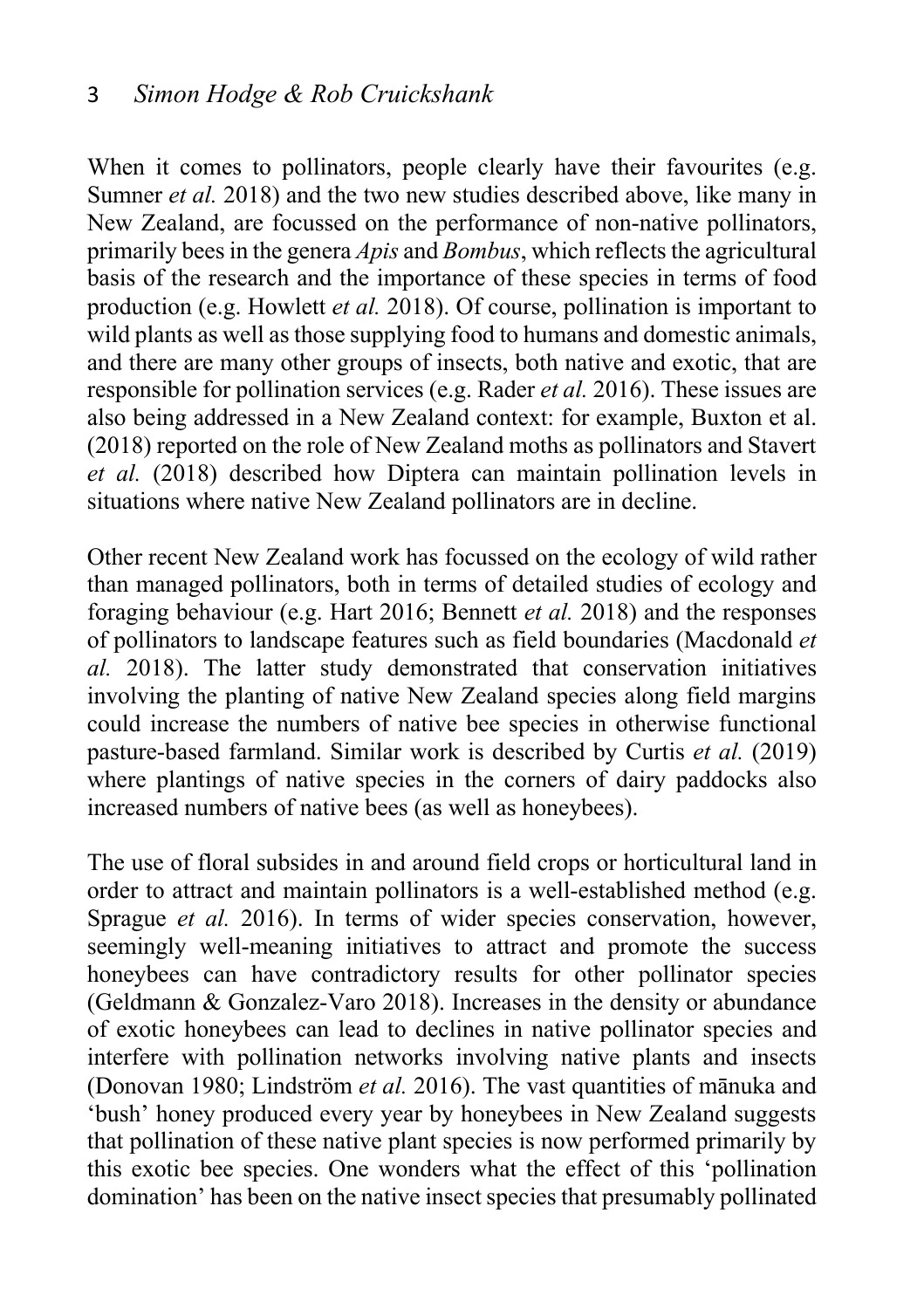## *The Weta 53: 1-6* 4

these plants perfectly well for the 1000s of years prior to honeybee introduction to New Zealand in the mid-1800s. In contrast to the latter scenario, Iwasaki *et al.* (2018) examined interspecific interactions between introduced and native bees occurring in alpine grassland near Queenstown. The authors reported that bee species overlapped more in terms of the floral resources they within each group than they did between these two main groups, and thus suggested that introduced and native bees may not compete excessively in this ecological setting.

The results of Iwasaki *et al.* (2018) also allude to another conservation issue: that of native pollinating insects utilizing introduced plant species outside of an agricultural setting where the flowers are being used as a resource subsidy. For example, Hodge *et al.* (2017) described how 20 endemic species of New Zealand invertebrates were found on the flowers of the introduced ice plant, *Carpobrotus edulis*, in the highly modified sand dune system at New Brighton, near Christchurch. The literature can provide numerous other cases of introduced, often invasive, plant species providing shelter, pollen or nectar for native insects, and this phenomenon extends the discussion as to whether these plants are having a negative impact by disrupting the indigenous pollinator networks or actually providing a useful ecological conservation tool.

This last example leads onto a final point: although, overall, research into both 'pure and applied' New Zealand pollinator systems appears to be in good health, and covers a wide range of taxa, one component that appears lacking is the analysis of whole insect-plant pollinator networks. This is possibly because researchers trying to fathom all species-specific insectplant pollinator interactions would encounter problems with insect identification, either because the group is difficult (e.g. native bees) or due to a lack of completeness in the described New Zealand fauna (e.g. syrphids, tachinids, muscids; Janice Lord *pers. comm*.). Even with all the current financial and conservation initiatives now available for pollination research, it seems likely that the immediate focus will remain on *Apis* and other managed bees of agricultural importance. For our native insect-plant pollinator networks to be studied in more detail, however, the less 'populist' insect groups cannot be forgotten, and it would be hoped that even a small piece of the vast funding pie on offer for pollination research might somehow find its way to the plate of a grateful taxonomist.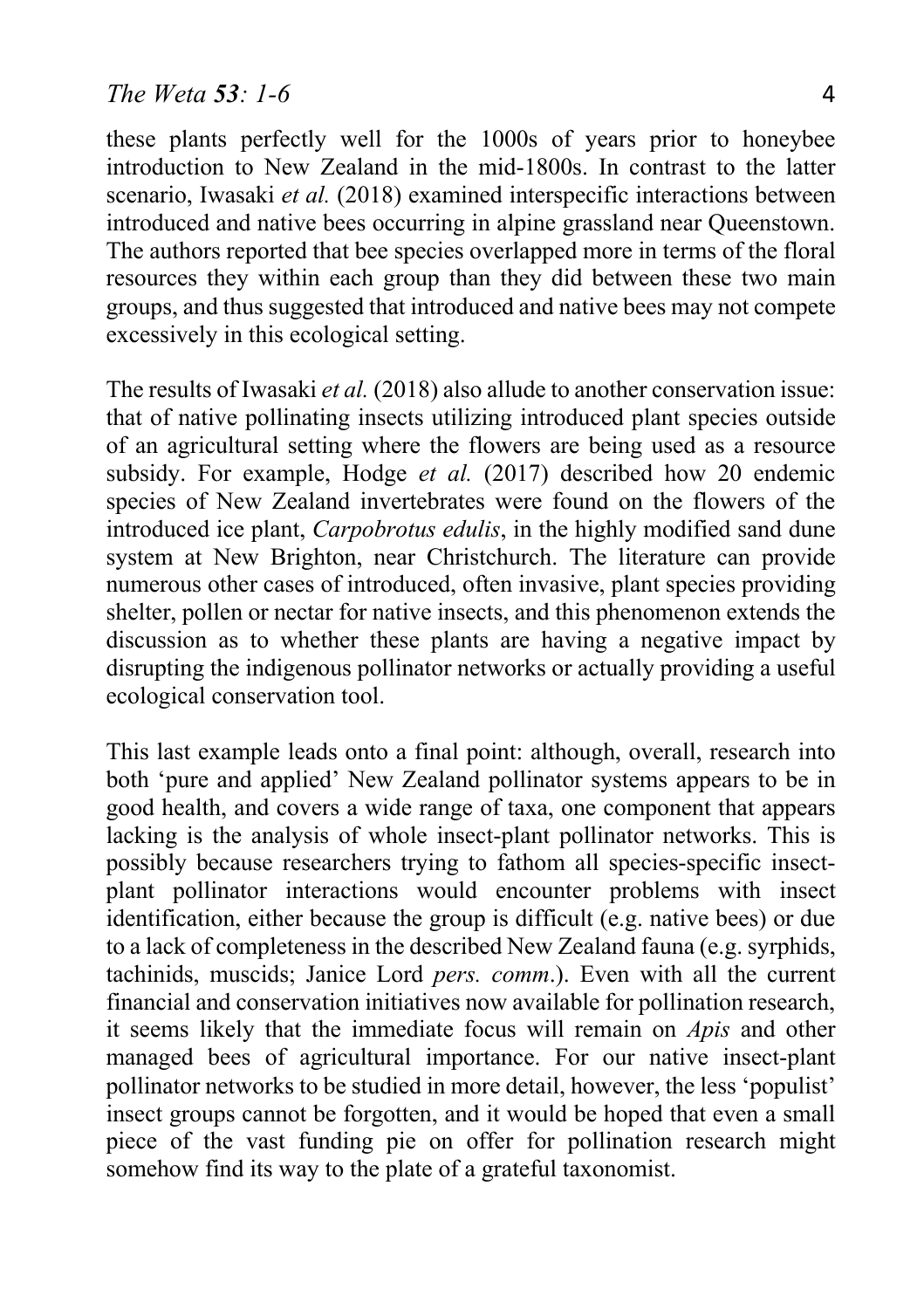## **Webpages**

## **All-Ireland Pollinator Plan**: pollinators.ie/

**CEH**: www.ceh.ac.uk/our-science/projects/pollinator-monitoring **EU:** ec.europa.eu/environment/nature/conservation/species/pollinators/ **FAO Pollinator report**: www.fao.org/news/story/en/item/384726/icode/ **Friends of the Earth**: www.friendsoftheearth.uk/bees/ **Greenpeace**: www.greenpeace.org/international/act/save-the-bees/ **Landcare**: www.landcareresearch.co.nz/science/plants-animalsfungi/plants/pollination/community-pollination-project/ **PoshBee**: poshbee.eu

## **References**

- Bennet, D. G., Kelly, D., & Clemens, J. 2018. Food plants and foraging distances for the native bee *Lasioglossum sordidum* in Christchurch Botanic Gardens. *New Zealand Journal of Ecology* **42**: 40-47.
- Buxton, M. N., Anderson, J., & Lord, J. M. 2018. The secret service analysis of the available knowledge on moths as pollinators in New Zealand. *New Zealand Journal of Ecology* **42**: 1-9.
- Curtis, K, Bowie, M., Hodge, S*.* 2019. Can native plantings encourage native and beneficial invertebrates on Canterbury dairy farms? *New Zealand Entomologist* doi.org/10.1080/00779962.2019.1660450
- Donovan, B. J. 1980. Interactions between native and introduced bees in New Zealand. *New Zealand Journal of Ecology* **3**: 104-116.
- Geldmann, J. & Gonzalez-Varo, J. P. 2018. Conserving honey bees does not help wildlife. *Science* **359**: 392-393.
- Hart, N. H. 2016. *Monitoring New Zealand's native bees: a collaborative approach using image analysis*. PhD Thesis, Auckland University of Technology.
- Hodge, S., Curtis, N., Vink, C. J., Marris, J., & Brown, S. D. J. 2017. Native arthropods on exotic sand dune flowers: consideration of sample size and number for investigating rare species and sparse communities. *Arthropod-Plant Interactions* **11**: 691-701.
- Howlett, B. G., Lankin-Vega, G. O., & Jesson, L. K. 2018. *Bombus terrestris*: a more efficient but less effective pollinator than *Apis mellifera* across surveyed white clover seed fields. *New Zealand Journal of Crop and Horticultural Science* **47**: 32- 47.
- Iwasaki, J. M., Dickinson, K. J. M., Barratt, B. I. P., Mercer, A. R., Jowett, T. W D., & Lord, J. M. 2018. Floral usage partitioning and competition between social (*Apis mellifera*, *Bombus terrestris*) and solitary bees in New Zealand: Niche partitioning via floral preferences? *Austral Ecology* **43**: 937-948.
- Kessler, S. C., Tiedeken, E. J., Simcock, K. L., Derveau, S., Mitchell, J., Softley, S., Radcliffe, A., Stout, J. C., & Wright, G. A. 2015. Bees prefer foods containing neonicotinoid pesticides. *Nature* **521**: 74-76.